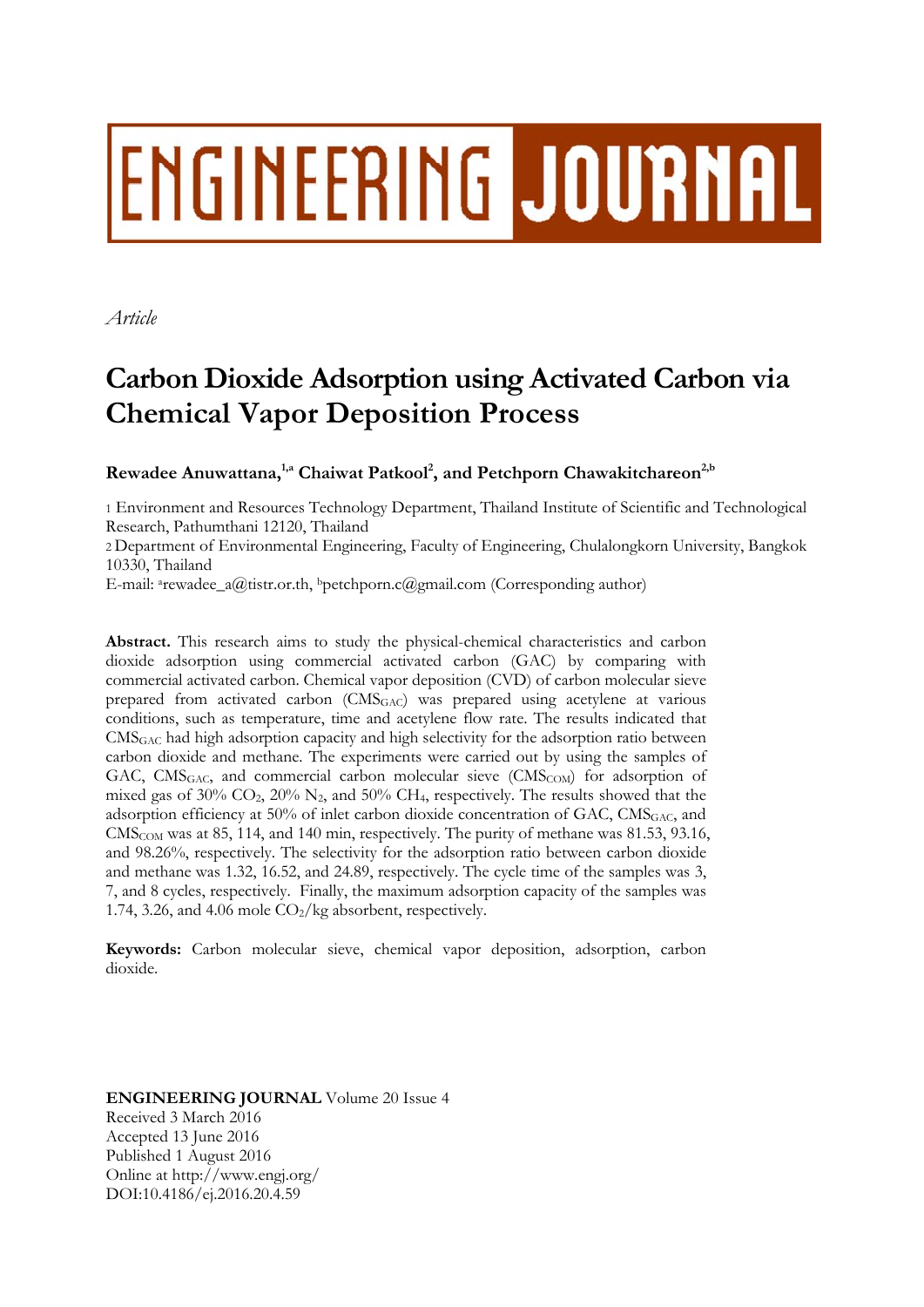# **1. Introduction**

The greenhouse effect is attributed to increase in the emission of the greenhouse gases, such as carbon dioxide (CO<sub>2</sub>), methane (CH<sub>4</sub>), nitrous oxide (N<sub>2</sub>O), chlorofluorocarbons (CFC), and sulfur hexafluoride ( $SF<sub>6</sub>$ ). Among them,  $CO<sub>2</sub>$  is the main greenhouse gas that causes global warming [1] because  $CO<sub>2</sub>$  mostly increases among other greenhouse gas which increase from 280 ppm to 387 ppm between 1850 and 2010 [2].

The most important sources of  $CO<sub>2</sub>$  emission is human activities, including burning fossil fuels (coal, oil, natural gases) and various industrial processes, such as distillation of petroleum, initial chemical production, manufacturing cement, and metal smelting. Several post-combustion gas separation and capture technologies are being investigated, such as amine scrubber, thermal separation, membrane separation, biofixation, and column adsorption [3].

At present, the preferred technology for the separation of  $CO<sub>2</sub>$  in post-combustion applications is amine scrubbing. However, this technology presents several disadvantages because amine scrubbing process requires high energy to operate and to regenerate solvent. Moreover, amine scrubbing process requires also special management from specialists. Other technologies developing aims to reduce the cost in the capture steps, including adsorption with activated carbon which is absorbent that has high adsorption capacity at ambient pressure, insensitiveness to moisture, easy regeneration, and low cost [4].

However, there were various methodologies to improve the  $CO<sub>2</sub>$  adsorption efficiency, such as impregnation and chemical vapor deposition process. The chemical vapor deposition (CVD) process would develop activated carbon to be carbon molecular sieve (CMS) prepared from activated carbon which has narrower pore size distribution, higher adsorption efficiency, and higher selectivity for gas adsorption than activated carbon.

In this work, CMS would be prepared from commercial activated carbon by the chemical vapor deposition process to improve physical and chemical characteristics. Finally, CMS prepared form commercial activated carbon would be carried out in CO2 adsorption with mixed gas for the results of the CO2 removal efficiency, purity of methane, selectivity, and maximum adsorption capacity.

# **2. Experimental**

# **2.1. Preparation for Carbon Molecular Sieve**

Commercial granular activated carbon (GAC) purchased from METRA Co. Ltd. of 10 g was deposited with acetylene by chemical vapor deposition process under 5, 10, 15, and 20 ml/min of acetylene and 50 ml/min of nitrogen flow for 15, 30, 45, and 60 min at 600, 700, 800, and 900 °C [5]. Afterwards, carbon molecular sieve produced from GAC (CMS<sub>GAC</sub>) was analyzed for BET specific surface area and iodine number in order to find out the optimum condition as shown in Table 1. The CMS<sub>GAC</sub> from each condition was designated as  $CMS_{f, t, T}$  where f, t, and T were acetylene flow, time, and temperature, respectively. The commercial carbon molecular sieve (CMS<sub>COM</sub>) used in this study was Shirasagi MSC-3K-172 which was purchased from Shirasagi Co. Ltd.

# **2.2. Characterization of Samples**

The chemical and physical characteristics of GAC, CMS<sub>GAC</sub>, and CMS<sub>COM</sub> were analyzed as following:

- The analysis of specific surface area, pore volume, and pore size were determined by nitrogen adsorption-desorption isotherms at 77 K [6] with discontinuous volumetric apparatus (Quantachrome AUTOSORB 1). The measurement of iodine number corresponding to procedure established by the standard method ASTM D4607-94 (2011) [7].
- Analysis of the surface functional group by using Fourier transforms infrared spectroscopy (FTIR) of the GAC,  $CMS<sub>GAC</sub>$ , and  $CMS<sub>COM</sub>$ .
- Analysis of morphology of the GAC, CMS<sub>GAC</sub>, and CMS<sub>COM</sub> in order to study the morphological surface of the samples. Morphological analysis was carried out by scanning electron microscope (SEM) by using JSM-6400 scanning microscope model JEOL.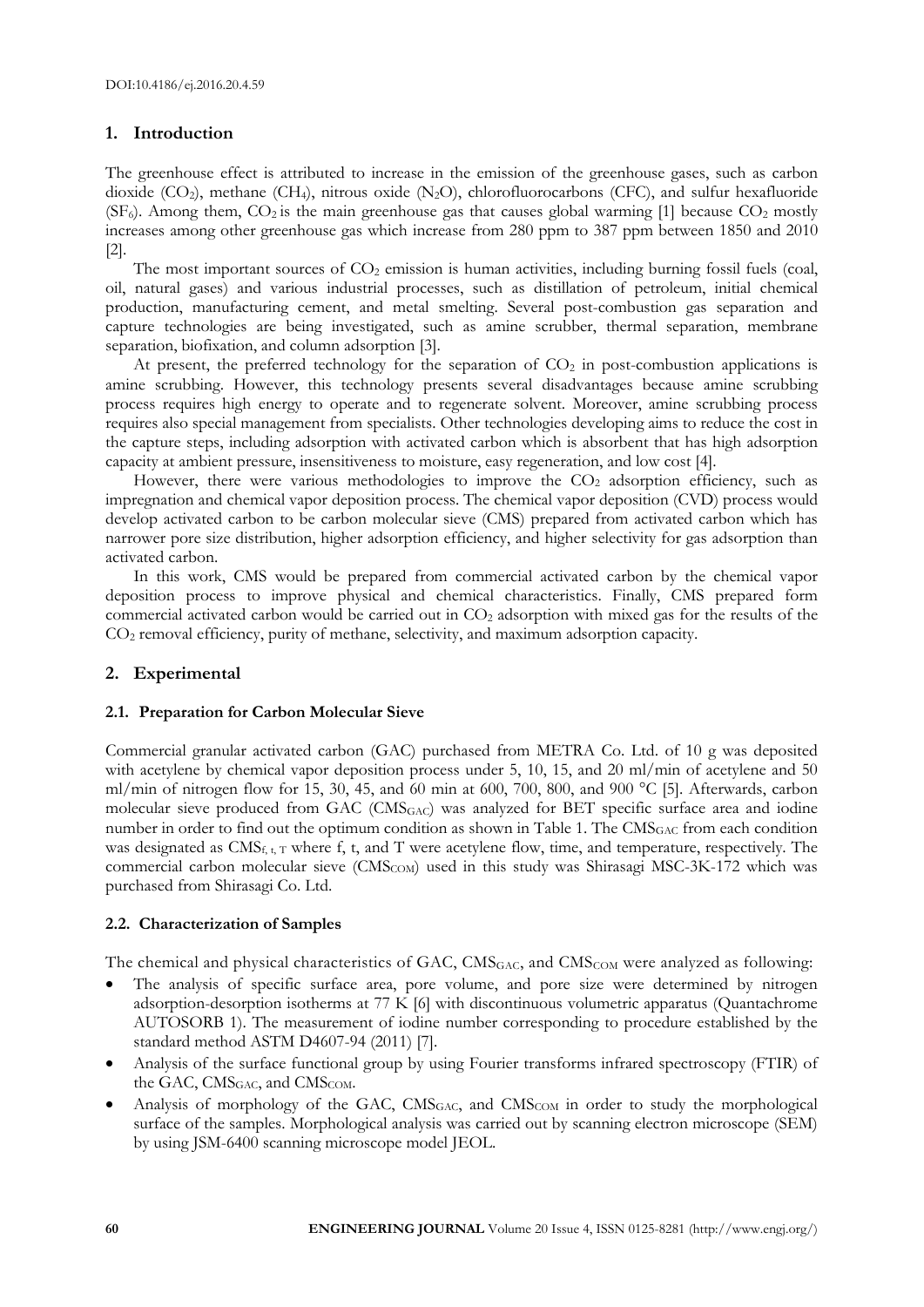#### **2.3. Adsorption Experiments**

The GAC, CMS<sub>GAC</sub>, and CMS<sub>COM</sub> were analyzed for CO<sub>2</sub> adsorption in a single column as shown in Fig. 1. The initial chemical compositions of the mixed gas were  $30\%$  CO<sub>2</sub>,  $50\%$  CH<sub>4</sub>, and  $20\%$  N<sub>2</sub>. The mixed gas was fed at controlled pressure of 3 bars with the ratio of flow rate (inlet/outlet) of 1 at 25 °C.



Fig. 1. Diagram of the single column system.

2.3.1. CO<sub>2</sub> removal efficeincy experiment was carried out by collecting outlet gas at 5-150 min to analyze the gas composition by gas chromatograph (Shimadzu model GC2014). The removal efficiency could be calculated by using the Eq. (1).

$$
CO2 Removal Efficiency (%) = \left(\frac{C_0 - C_1}{C_0}\right) \times 100
$$
 (1)

where  $C_0$  and  $C_1$  are the initial and the final  $CO_2$  concentration (%), respectively.

2.3.2. The purity of the outlet CH4 (%) was carried out by collecting outlet gas at 10 minutes to analyze the CH4 concentration by gas chromatograph. The CH4 purity could be calculated by using the Eq. (2).

$$
CH_4 \text{ purity } (\%) = \left(\frac{C_1}{C_0}\right) \times 100 \tag{2}
$$

where  $C_0$  and  $C_1$  are the initial and the final CH<sub>4</sub> concentration  $\binom{0}{0}$ , respectively.

2.3.3. The selectivity of CO2:CH4 ratio (mol/mol) was carried out by collecting the outlet gas at the first cycle time to analyze the gas concentration of CO<sub>2</sub> and CH<sub>4</sub> in order to calculate the ratio of gas concentration which was adsorbed in adsorbent between  $CO<sub>2</sub>$  and CH<sub>4</sub> (Selectivity) by Eqs. (3)-(5).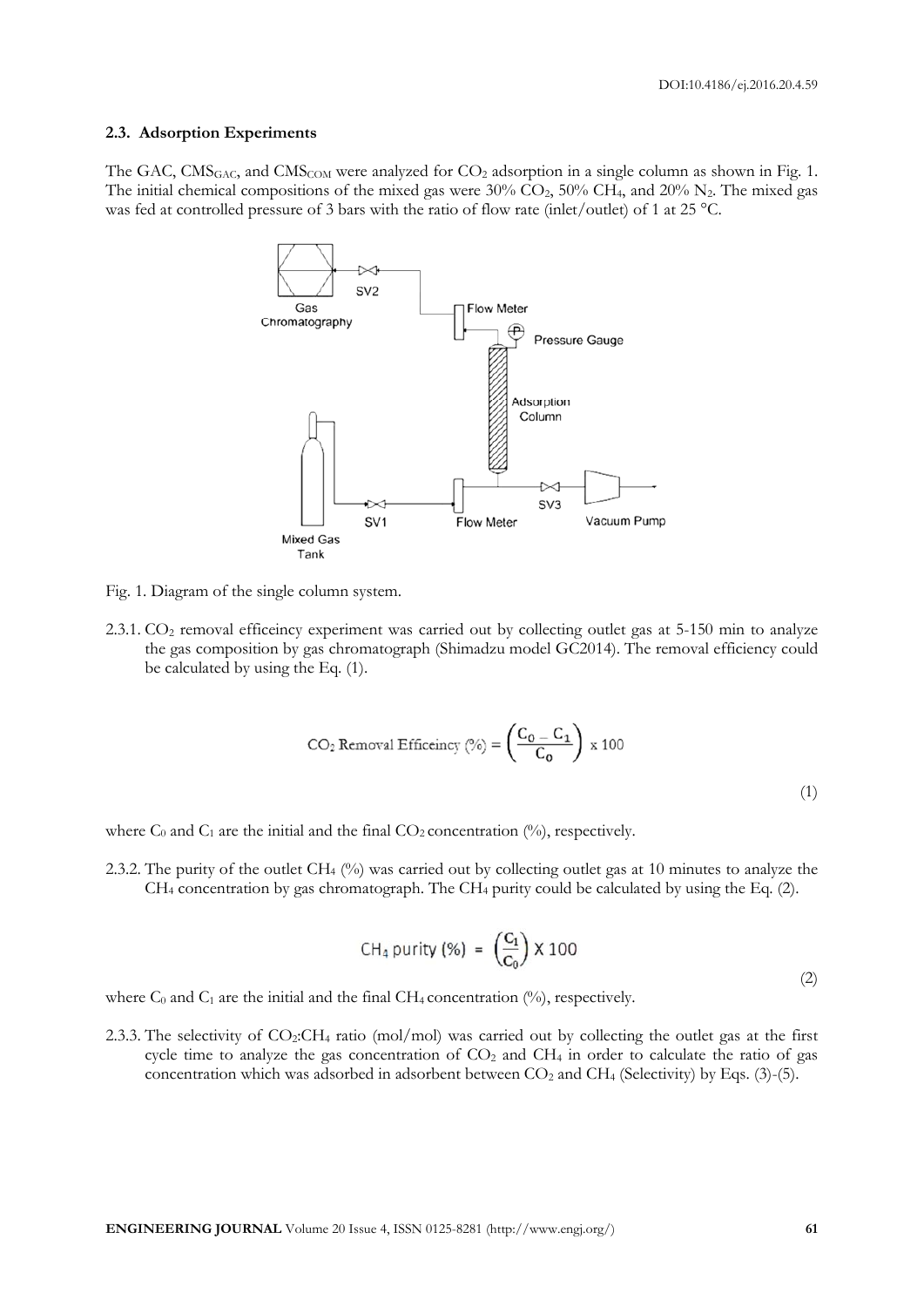$$
n_{ads} = n_{feed} - n_e \tag{3}
$$

$$
n_{feed} = \frac{P_{ads} \int V_t d_t}{RT} \tag{4}
$$

$$
n_e = \frac{P_e V_{out}}{RT} \tag{5}
$$

where  $n_{ads}$ : the concentration of gas adsorbed in adsorbent (mol).

 $n_{\text{feed}}$ : the concentration of gas fed in adsorption column (mol).

*ne* : the concentration of gas in the outlet gas (mol).

- *T* : operating temperature (K).
- *R* : the gas constant 0.08206 (L.bar/mol/K).

*Pads* : initial pressure (bar).

 $P_{\epsilon}$ : post pressure at equilibrium (bar). T is operating temperatre (K).

 $V_t$ : inlet gas volume (L).

2.3.4. Maximum adsorption capacity was estimated form Eq. 4 by collecting the outlet gas cumulatively to analyze the  $CO_2$  concentration utill inlet  $CO_2$  concentration equaled outlet  $CO_2$  concentration. Then, Carrying out to calculate the maximum adsorption capacity by the summary of  $CO<sub>2</sub>$  which was totally adsorbed.

#### **3. Result and Discussion**

#### **3.1. Specific Surface Area Studies**

Analytical by adsorption and desorption technique with nitrogen gas in GAC, CMS<sub>GAC</sub>, and CMS<sub>COM</sub> in Table 1; show that specific surface area were a 301.9, 604.0, and 558.6  $\text{m}^2/\text{g}$ , respectively while the total pore volume were 0.1648, 0.3848, and 0.2529 cm<sup>3</sup>/g and the mean pore diameter were 2.183, 2.186, and 2.360 nm, respectively. The optimum condition in chemical vapor deposition process including acetylene flow, time, and temperature were 15 ml/min, 30 min, and 800 °C, respectively.

The results in Table 1 suggested that the chemical vapor deposition by acetylene at optimum condition would increase the specific surface area and the pore volume because macropore and mesopore in CMS<sub>GAC</sub> was developed as micropore which improve the specific surface area and the pore volume [8].

When diffusion of acetylene through the pores is faster than reaction (low temperatures), there are no diffusion limitations and carbon will deposit uniformly over the entire pore surface. If reaction is faster than diffusion (high temperatures), there will be strong pore diffusion limitations, the reactant will not reach the interior pore surface and carbon deposition will occur mainly at the pore entrance [9].

In case of operation on long time and too fast flow of acetylene, the excess reactant will block the entrance of pore surface, so specific surface area and pore volume will clearly decease [10].

#### **3.2. Iodine Number Studies**

The iodine number of GAC,  $\text{CMS}_{GAC}$ , and  $\text{CMS}_{COM}$ , listed in Table 1, were 137.2, 325.3, and 295.4 mg/g, respectively. The results showed that the chemical vapor deposition process could improve iodine number due to the increase of surface area after chemical vapor deposition process.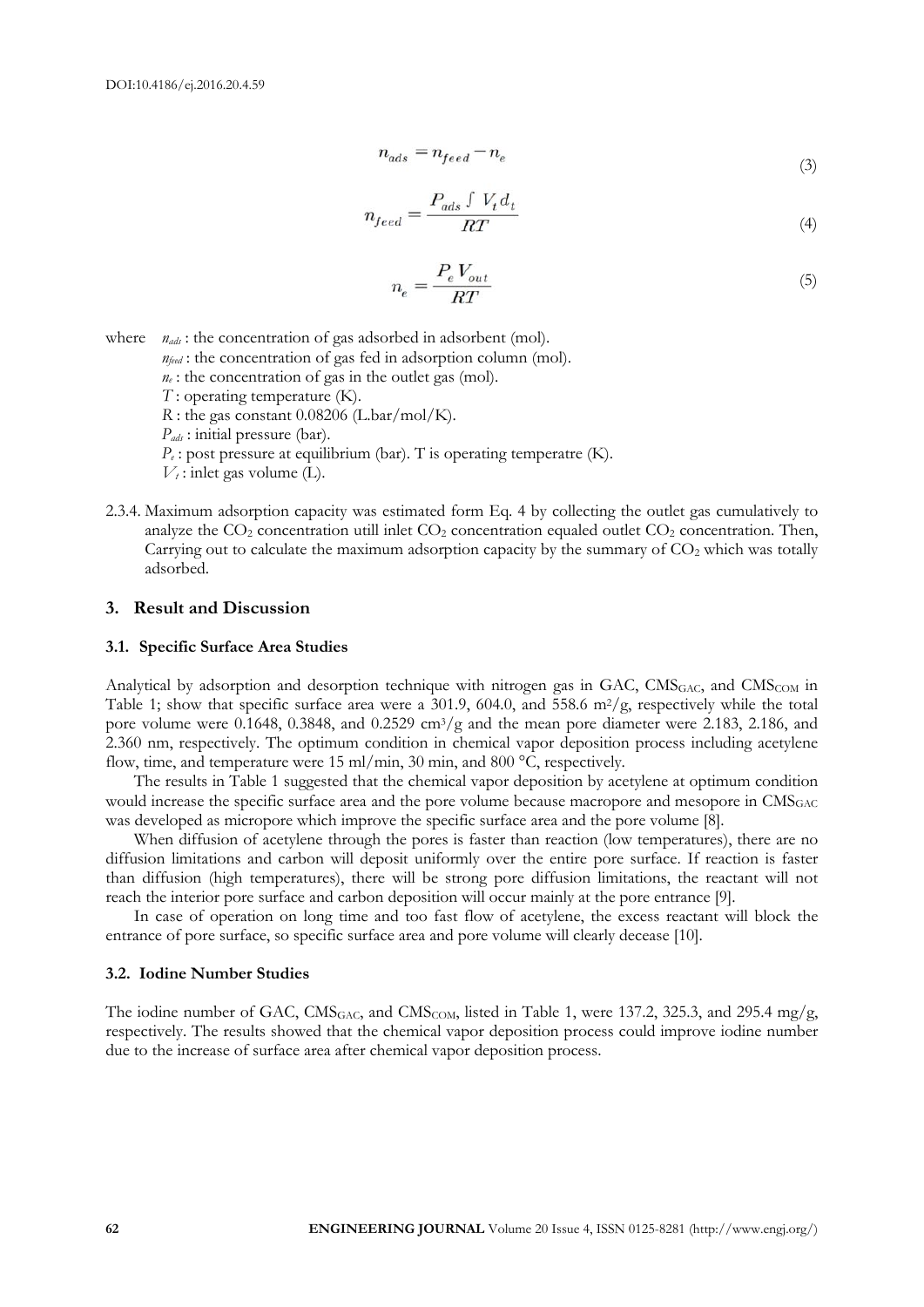| Materials                    | Surface Area<br>$(m^2/g)$ | Pore Volume<br>$\rm (cm^3/g)$ | Diameter<br>(nm) | Iodine number<br>(mg/g) |
|------------------------------|---------------------------|-------------------------------|------------------|-------------------------|
| $*GAC$                       | 301.9                     | 0.1648                        | 2.183            | 137.2                   |
| $CMS_{5, 30, 800}$           | 471.8                     | 0.3532                        | 2.182            | 243.7                   |
| CMS <sub>10, 30, 800</sub>   | 529.3                     | 0.3586                        | 2.184            | 263.5                   |
| CMS <sub>15, 30, 800</sub>   | 601.2                     | 0.3698                        | 2.185            | 322.5                   |
| CMS <sub>20</sub> , 30, 800  | 586.6                     | 0.3614                        | 2.219            | 301.3                   |
| CMS <sub>15, 15, 800</sub>   | 577.3                     | 0.3633                        | 2.179            | 293.0                   |
| CMS <sub>15, 30, 800</sub>   | 597.8                     | 0.3702                        | 2.182            | 318.2                   |
| CMS <sub>15, 45, 800</sub>   | 539.8                     | 0.3578                        | 2.197            | 287.1                   |
| CMS <sub>15, 60, 800</sub>   | 510.7                     | 0.3539                        | 2.221            | 279.4                   |
| CMS <sub>15, 30, 600</sub>   | 532.6                     | 0.3692                        | 2.178            | 267.7                   |
| CMS <sub>15, 30, 700</sub>   | 579.7                     | 0.3714                        | 2.177            | 279.4                   |
| *CMS <sub>15</sub> , 30, 800 | 604.0                     | 0.3848                        | 2.186            | 325.3                   |
| CMS <sub>15</sub> , 30, 900  | 489.2                     | 0.2954                        | 2.237            | 251.2                   |
| $\rm ^{*}CMS_{COM}$          | 588.6                     | 0.2529                        | 2.360            | 295.4                   |

Table 1. The results of BET specific surface area and iodine number.

\* Samples which were selected to carry out in adsorption experiments

#### **3.3. Fourier Transform Infrared Spectroscopy Studies**

Fourier transform infrared spectroscopy (FTIR) spectrums of GAC, CMS<sub>GAC</sub>, and CMS<sub>COM</sub> are shown in Fig. 2. Both GAC and CMSGAC had the same functional groups, such as aromatic (-CC stretch) and carboxyl (-OH stretch). In operation of chemical vapor deposition, functional groups of alcohol-phenol in GAC disappeared while new group such as alkane was found. CMS<sub>COM</sub> possessed several functional groups such as alcohol-phenol (-OH stretch),  $1^{\circ}$ ,  $2^{\circ}$  amide (-NH stretch), alkyl halide (-CH<sub>2</sub>X stretch), and aliphatic amine. In brief, certain functional groups disappear in chemical vapor deposition process because the surface area of GAC was coated with reactant.



Fig. 2. FTIR spectrums of (a) GAC, (b)  $CMS<sub>GAC</sub>$ , and (c)  $CMS<sub>COM</sub>$ .

#### **3.4. Microscopic Studies**

SEM technique was applied in order to study surface morphology of adsorbents, such as GAC, CMS<sub>GAC</sub>, and CMS<sub>COM</sub>. The Fig. 3 shows that the porous surface of CMS<sub>GAC</sub> has more micropore than GAC.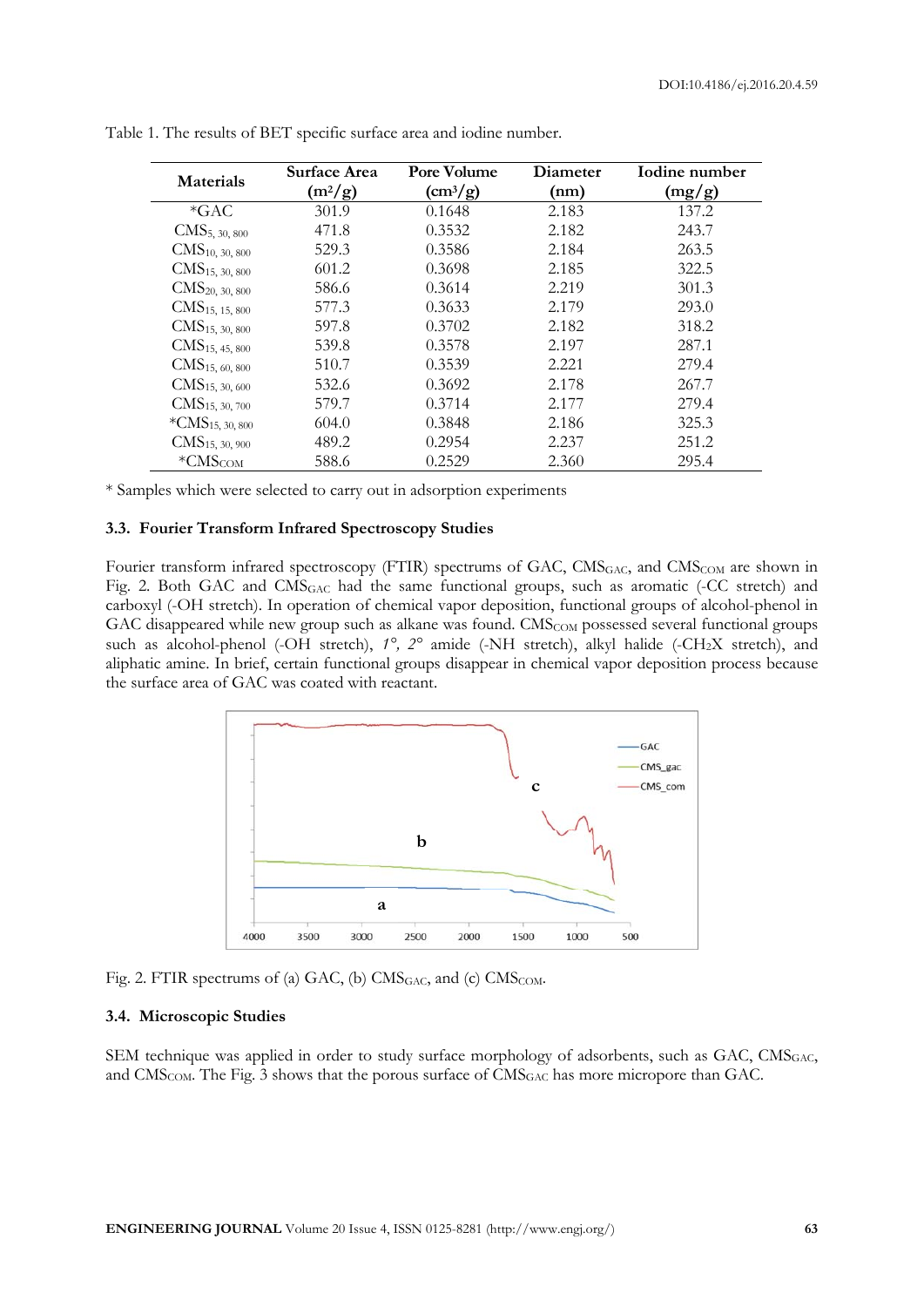

Fig. 3. SEM images of (a) GAC, (b)  $CMS<sub>GAC</sub>$ , and (c)  $CMS<sub>COM</sub>$ .

#### **3.5. CO2 Removal Efficiency Studies**

Analytical results of CO<sub>2</sub> removal efficiency at 50% of initial CO<sub>2</sub> concentration in GAC, CMS<sub>GAC</sub>, and CMSCOM were 27, 38, and 57 min, respectively. The degeneration of adsorption in samples was at 90, 120, and 140 min, respectively, as shown Fig. 4.



Fig. 4. CO<sub>2</sub> adsorption efficiency of GAC, CMS<sub>GAC</sub>, and CMS<sub>COM</sub>.

#### **3.6. Purity of Methane**

The analytical result of the purity of methane  $(CH_4)$  in synthesis mixed gas for GAC, CMS<sub>GAC</sub>, and CMS<sub>COM</sub> was 81.53, 93.16, and 98.26 %, respectively. The outlet CH<sub>4</sub> concentration results were shown in Fig 5.

When the adsorption process in column was carry out continually, the outlet CO<sub>2</sub> concentration would increase and the outlet CH4 concentration would decrease until breakthrough point of adsorbent (50% of initial CO2 concentration). At the breakthrough point, the adsorption column would be regenerated before carrying out the adsorption processes again.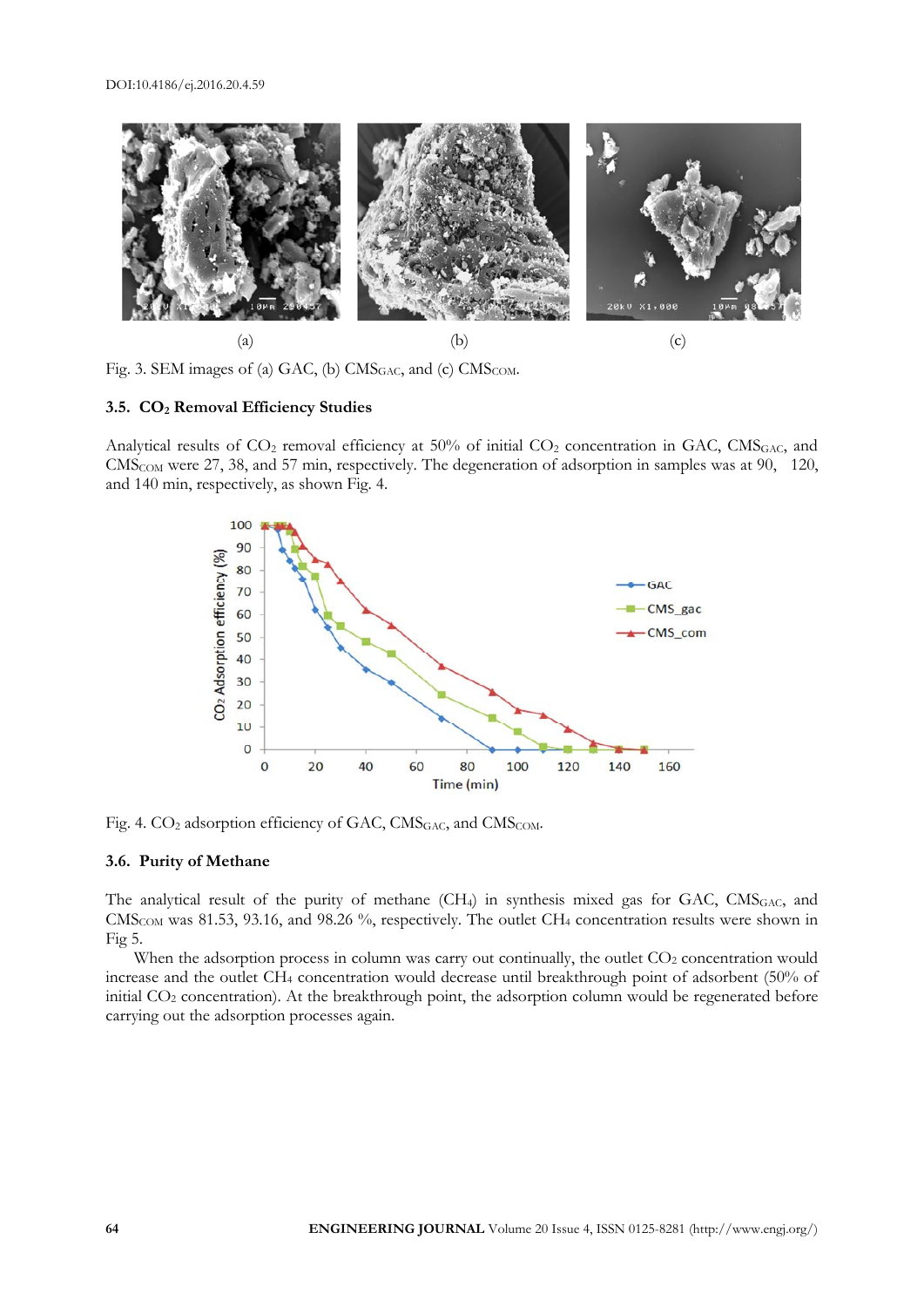

Fig. 5. The outlet gas concentration of (a) GAC, (b) CMS<sub>GAC</sub>, and (c) CMS<sub>COM</sub>.

# **3.7. Selectivity Studies**

Selectivity results of the ratios between  $CO_2$  and CH<sub>4</sub> in GAC, CMS<sub>GAC</sub>, and CMS<sub>COM</sub> were shown in Table 2. The selectivity of GAC, CMS<sub>GAC</sub>, and CMS<sub>COM</sub> were 1.32, 16.52 and 24.89, respectively.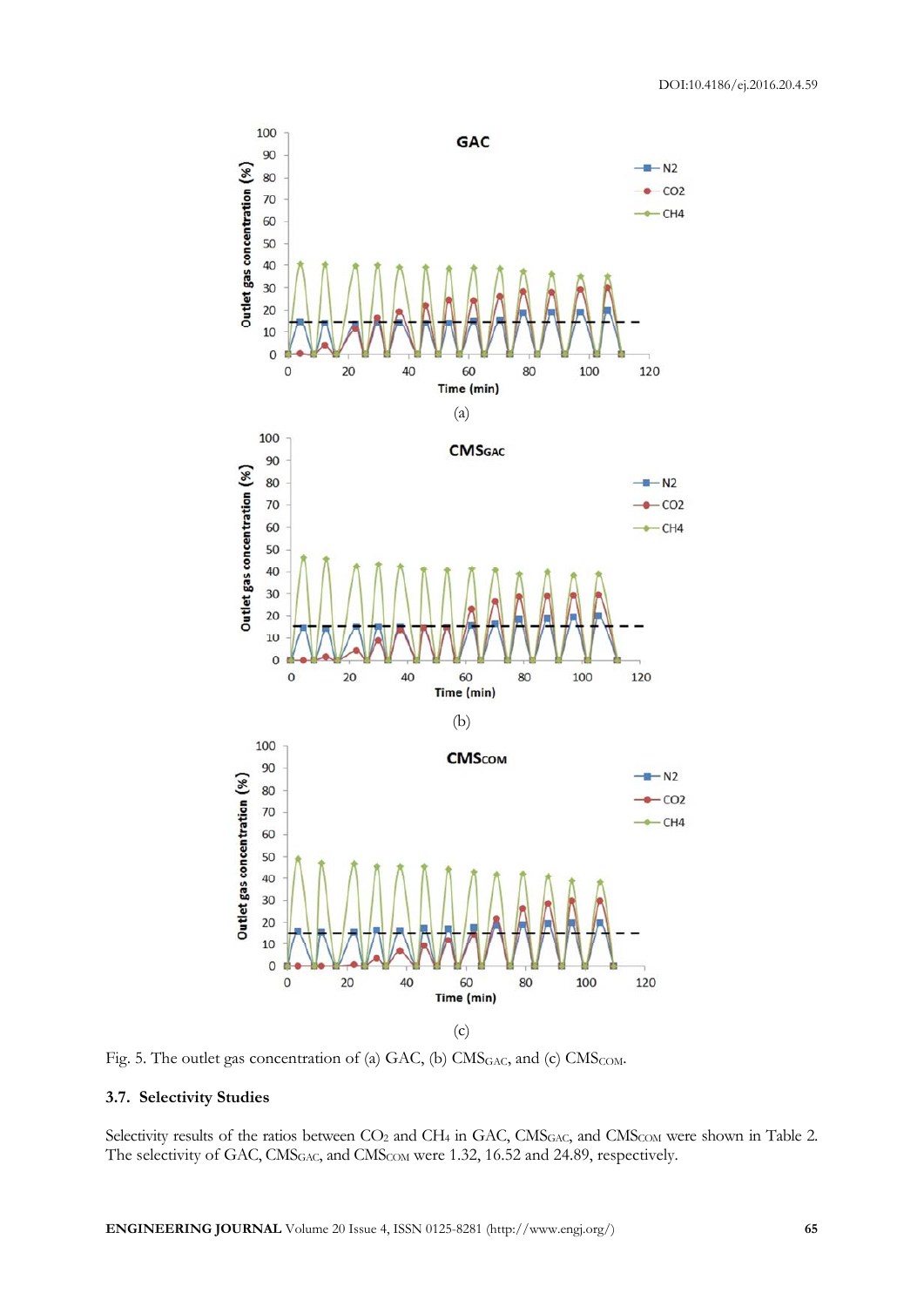| Materials        | Pore modification                                            | Selectivity                         | Reference          |
|------------------|--------------------------------------------------------------|-------------------------------------|--------------------|
|                  |                                                              | (CO <sub>2</sub> /CH <sub>4</sub> ) |                    |
| Palm shell       | CVD of benzene (30 % vol in N <sub>2</sub> ), 800 °C, 30 min | 16.0                                | $[11]$             |
| Eucalyptus wood  | Controlled Pyrolysis by $CO2$ , 600 °C, 30 min               | 20.0                                | $[12]$             |
| Peach stone      | Pyrolysis by $O_2$ , 850 °C, 20 min, 50 ml/min               | 30.1                                | $\lceil 13 \rceil$ |
| Peach stone      | Pyrolysis by char impregnated in HNO <sub>3</sub> (5N) at    | 127.9                               | $\lceil 13 \rceil$ |
|                  | $625 \text{ °C}$                                             |                                     |                    |
| Coffee grounds   | CVD of acetylene 10 ml/min in $N_2$ , 800 °C, 30 min         | 19.41                               | [14]               |
| Activated carbon | CVD of acetylene 15 ml/min in $N_2$ , 800 °C, 30 min         | 16.52                               | This work          |
| MSC-3K-172       |                                                              | 24.89                               | This work          |
| Activated carbon |                                                              | 1.32.                               | This work          |
| Activated carbon | Impregnation with chitosan $0.1\%$ in 100 ml of              | 1.94                                | [15]               |
| (AC)             | acetic acid                                                  |                                     |                    |
| AC               |                                                              | 1 27                                | [15]               |

Table 2. Comparison of selectivity of various absorbents.

The results in the Table 2 indicate that the chemical vapor deposition process can improve selectivity of adsorbents because of the narrow pore size distribution and selective adsorption capacity of certain components of a mixture. They can discriminate molecules on the basis of size and shape. Therefore, CMS with micropore require the presence of a specific porous network containing pore mouths of molecular sieve dimensions, together with a relatively high micropore volume. These features will confer them with a high adsorption capacity and selectivity [4].

#### **3.8. Selectivity Studies**

Figure 6 shows the adsorption capacity profiles of GAC, CMS<sub>GAC</sub>, and CMS<sub>COM</sub> were 1.74, 3.26 and 4.06 mol CO2/kg absorbent, respectively. The profile result showed that a sample which had high cycle time would have also high adsorption capacity.



Fig. 6. CO<sub>2</sub> adsorption capacity of GAC, CMS<sub>GAC</sub>, and CMS<sub>COM</sub>.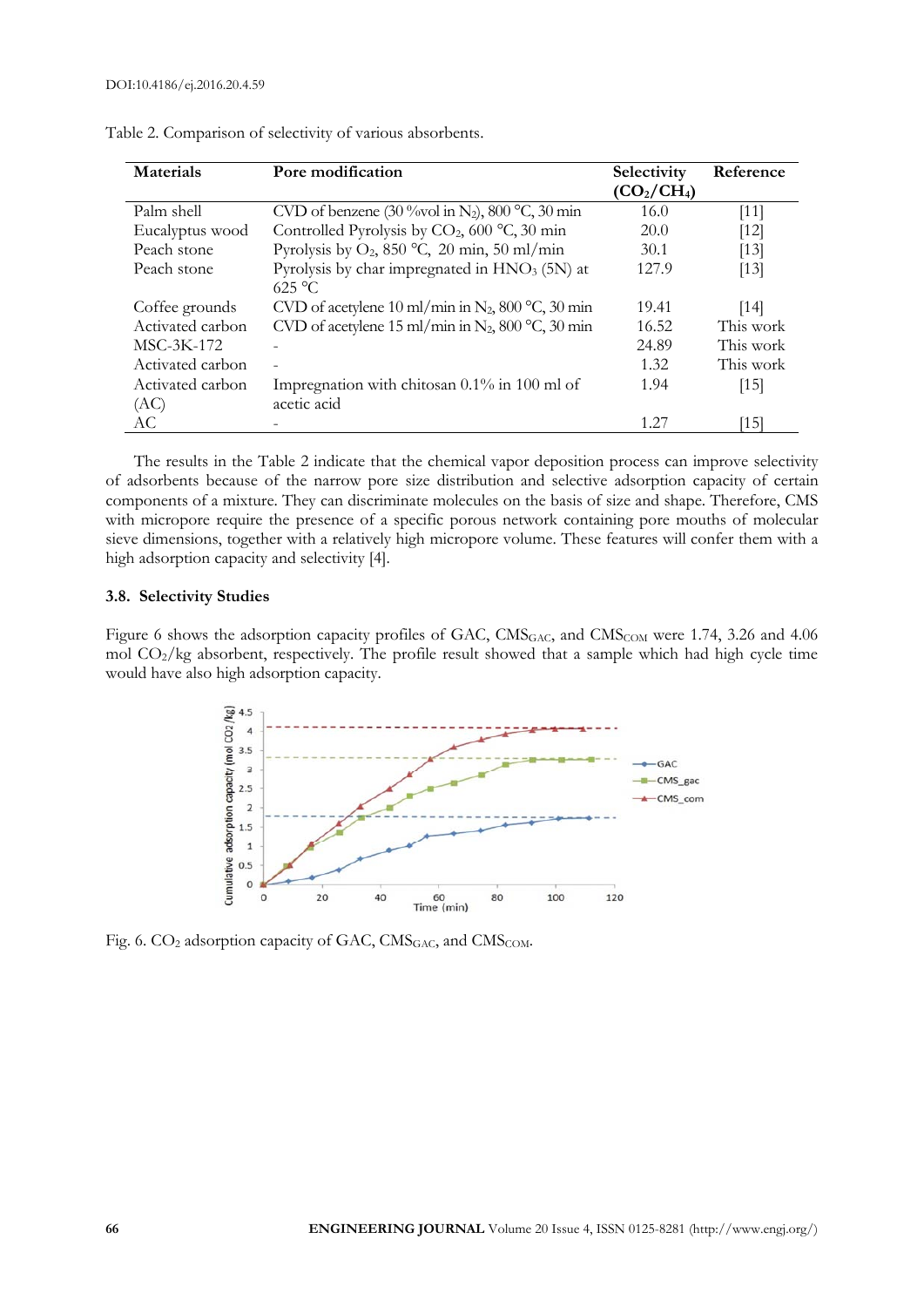| Sorbent               | Operating<br>Temperature<br>$(^{\circ}C)$ | Operating<br><b>Pressure</b><br>(kPa) | $CO2$ Capture<br>Capacity<br>(mol $CO2/kg$<br>sorbent) | Reference |
|-----------------------|-------------------------------------------|---------------------------------------|--------------------------------------------------------|-----------|
| Molecular basket      | 75                                        | 100                                   | 2.95                                                   | 17        |
| Activated carbon      | 30                                        | 30                                    | 0.35                                                   | 17        |
| Activated carbon      | 30                                        | 110                                   | 1.58                                                   | 18        |
| Activated carbon      | 25                                        | 300                                   | 1.74                                                   | This work |
| Lithium zirconate     | 400                                       | 100                                   | 5.00                                                   | 19        |
| Lithium orthosilicate | 600                                       | 100                                   | 6.13                                                   | 19        |
| PE-MCM-41 (TRI)       | 25                                        | 100                                   | 2.85                                                   | 20        |
| PE-MCM-41 (TRI)       | 75                                        | 100                                   | 1.80                                                   | 20        |
| $MCM-41$              | 25                                        | 100                                   | 0.62                                                   | 20        |
| CGAC                  | 25                                        | 300                                   | 0.25                                                   | 21        |
| CMS <sub>GAC</sub>    | 25                                        | 300                                   | 3.26                                                   | This work |
| CMS <sub>CF</sub>     | 25                                        | 300                                   | 3.42                                                   | 14        |
| MSC-3K-172            | 25                                        | 300                                   | 4.06                                                   | This work |

Table 3. Comparison of CO2 adsorption capacity of various absorbents in other research.

The previous studies from Table 3 indicate that increasing temperature could decreases CO<sub>2</sub> adsorption capacity because the adsorption process is an exothermic reaction. When the temperature is higher, exothermic reaction will occur slowly. Increasing the operating pressure of the adsorption process would raise the CO<sub>2</sub> adsorption capacity because when the operating pressure was higher, the contacting surface area in adsorption would also be raised [16].

## **4. Conclusion**

The chemical vapor from CVD at the optimum condition could improve the physical characteristics. Including specific surface area, iodine number, and pore volume. Moreover, the chemical vapor deposition with acetylene also improves and develops the  $CO<sub>2</sub>$  removal efficiency, purity of methane, selectivity, and maximum adsorption capacity.

## **Acknowledgements**

This Work was carried out with financial support from the corporation between Thailand Institute of Scientific and Technological Research (TISTR) and Academic Institute on Graduate Program Development. In addition, the authors acknowledge also the financial support from the graduate school, Chulalongkorn University, Thailand.

## **References**

- [1] S. Y. Lee, and S. J. Park, "Carbom dioxide adsorption performance of ultramicroporous carbon derived from polyvinylidene fluoride," *Pyrolysis*, vol. 106, pp. 147-151, 2014.
- [2] D. Keeling. (2010) *Atmospheric CO<sup>2</sup> Mauna Lao Observatory* [Website]. Available http://co2now.org/.
- [3] P. Tantuan, "Effect of pressure and flow rate on carbon dioxide and nitrogen adsorption efficiency," in *4t National Walailak Research Conference*., Nakhon Si Thammarat., Thailand, 2012, pp. 146-147.
- [4] M. G. Plaza, A. S. González, C. Pevida, J. J. Pis, and F. Rubiera, "Valorisation of spent coffee grounds as CO2 adsorbents for postcombustion capture applications," *Applied Energy*, vol. 99, 272-279, 2012.
- [5] S. N. Vyas, S. R. Patwardhan, and B gangadhar, "Carbon molecular sieves from bituminous coal by controlled coke deposition," *Carbon*, vol. 30, no. 4, pp. 605-612, 1992.
- [6] ASTM C 819-77, "Test method for specific surface area of carbon or graphite," 2011.
- [7] ASTM D 4607-94, "Standard test method for determination of iodine number of activated carbon," 2011.